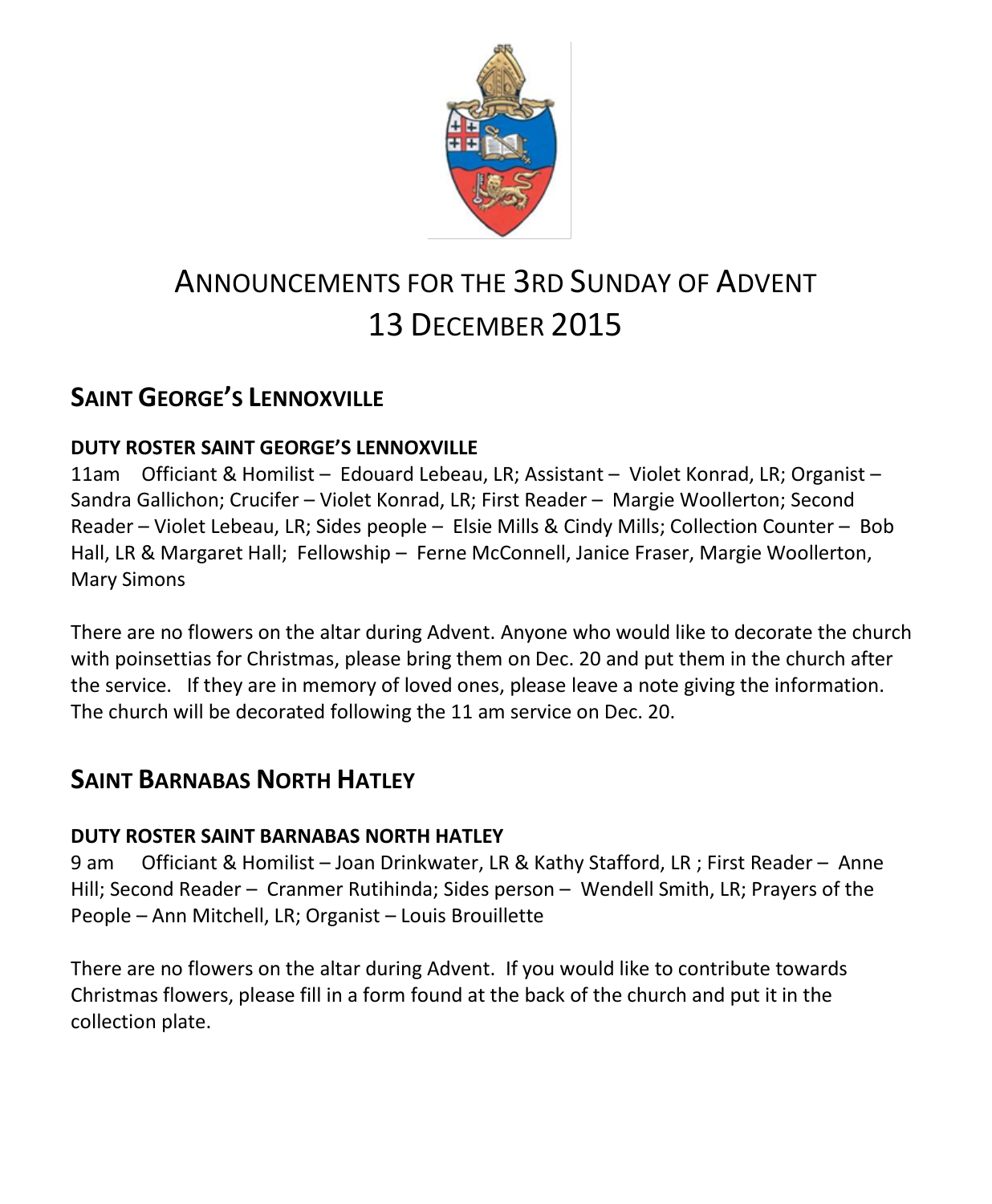# ON THIS WEEK

#### **SUNDAY SCHOOL CANCELLED – LENNOXVILLE**

There will not be Sunday School TODAY, December 13<sup>th</sup>. Sunday School is also cancelled on Dec. 27 and January 3.

#### **CANDLE LIGHT ECUMENICAL BILINGUAL SERVICE – MAGOG**

St. Luke's, Magog (120 des Pins) will be holding a Christmas Carols / Chants de Noël Candle Light Service / Cérémonie aux Chandelles on Saturday, December 19 at 4 pm.

#### **LESSONS & CAROLS – NORTH HATLEY**

St. Barnabas, North Hatley will be holding a Lessons & Carols Service on Sunday, December 20 at 4 pm.

#### **LESSONS & CAROLS – LENNOXVILLE**

St. Martin's, Bishops College School Chapel will be holding a Lessons & Carols Service on Thursday, December 17 at 7 pm, led by Rev'd Canon Lynn Dillabough and Rev'd Patricia Peacock.

#### **GRACE CHRISTIAN HOME - HUNTINGVILLE**

There will be an Eucharist service at the Grace Christian Home on Friday, December 18 at 10 am. All welcome.

#### **HUGS FOR MENTAL HEALTH ESTRIE – NORTH HATLEY**

St. Barnabas, North Hatley will be collecting warm winter necessities for Mental Health Estrie (men). HUGS: H – hats, U – underwear (long johns), G – gloves/mitts, S – socks (heavy winter). Monetary donations accepted. A box will be in the undercoft for the month of November.

#### **DR. WHO SOCIETY – LENNOXVILLE**

Meets Tuesdays from 7 – 10 pm in the Main Hall at St. George's Lennoxville.

#### **THANK YOU – FROM LENNOXVILLE**

Many thanks to everyone who supported St. George's Lennoxville Christmas Tea & Bazaar. Its success is thanks to the hard work of all the volunteers, donors, and those who attended.

## SERVICES THIS WEEK

| <b>TODAY</b> | 9 AM              | <b>BCP MATTINS</b>        | <b>NORTH HATLEY</b> |
|--------------|-------------------|---------------------------|---------------------|
|              | 9 AM              | <b>BAS MORNING PRAYER</b> | AYER'S CLIFF        |
|              | $9:15 \text{ AM}$ | <b>HOLY EUCHARIST</b>     | <b>MAGOG</b>        |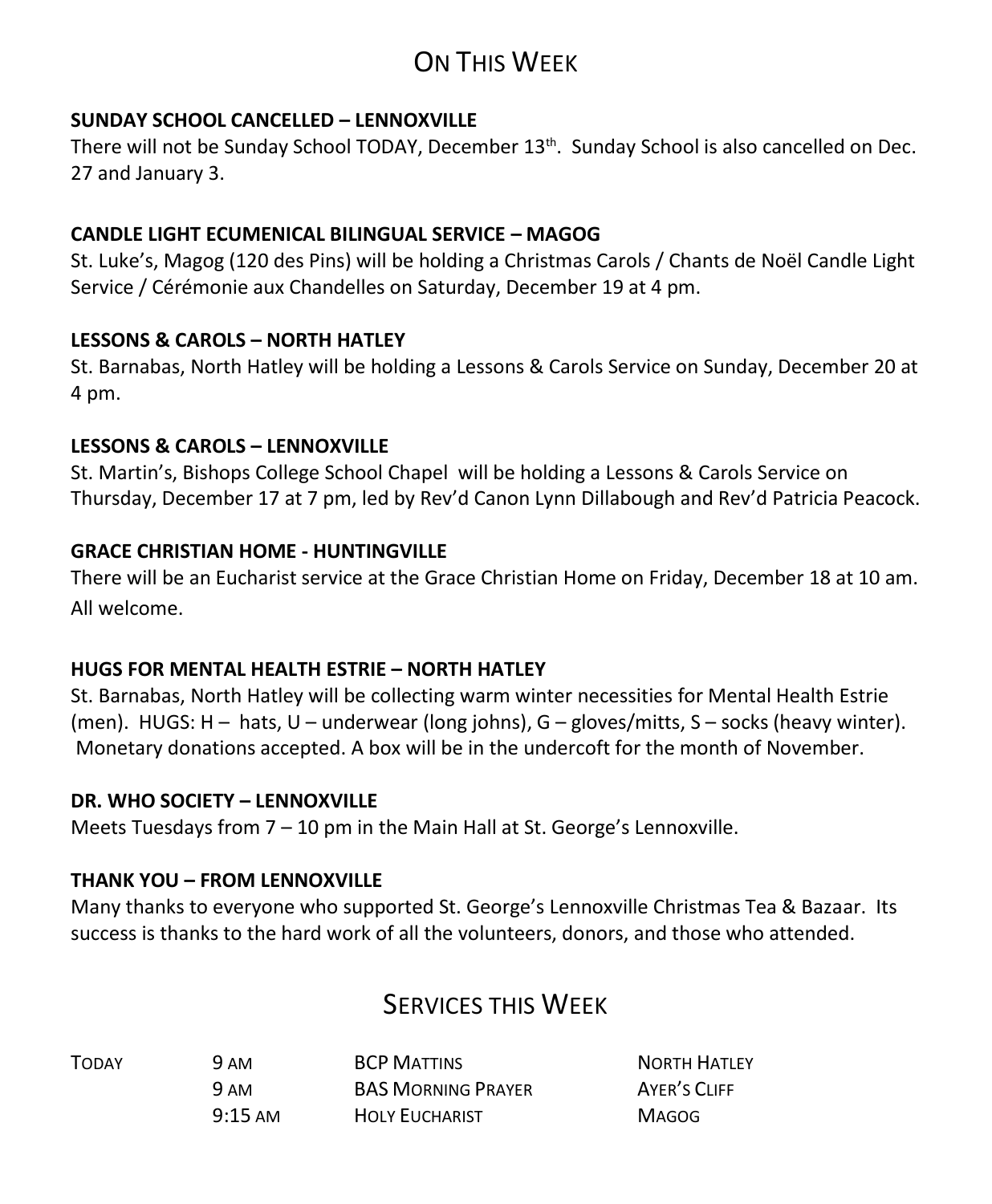|                    | 11 AM             | <b>SERVICE OF THE WORD</b> | LENNOXVILLE         |
|--------------------|-------------------|----------------------------|---------------------|
|                    | 11AM              | <b>BAS MORNING PRYAER</b>  | <b>COATICOOK</b>    |
| <b>NEXT SUNDAY</b> | $9:15 \text{ AM}$ | <b>BCP MATTINS</b>         | <b>MAGOG</b>        |
|                    | 11AM              | <b>HOLY EUCHARIST</b>      | LENNOXVILLE         |
|                    | 4 PM              | LESSONS & CAROLS           | <b>NORTH HATLEY</b> |

# DEANERY MEETINGS AT ST GEORGE'S LENNOXVILLE

#### **DEANERY WORSHIP MINISTRY TEAM**

Meets Tuesday, December 22 at 10:00 – 11:00 am in the Upper Room

#### **LECTIO DIVINA**

Every Tuesday from 9 – 9:55 am in the Upper Room, St. George's Lennoxville.

## UPCOMING EVENTS

#### **SUNDAY SCHOOL CANCELLED – LENNOXVILLE**

There will not be Sunday School on the following dates: December 27<sup>th</sup> and Jan 3<sup>rd</sup>

#### **CHRISTMAS EVE SERVICES**

| St. Stephen's Coaticook    | Dec. 24 at 4 pm    |
|----------------------------|--------------------|
| St. James, Hatley          | Dec. 24 at 6 pm    |
| St. Barnabas, Milby        | Dec. 24 at 7 pm    |
| St. Luke's, Magog          | Dec. 24 at 7 pm    |
| St. George's, Ayer's Cliff | Dec. 24 at 7:30 pm |
| St. Barnabas, North Hatley | Dec. 24 at 8 pm    |
| St. George's, Lennoxville  | Dec. 24 at 10 pm   |

#### **CHRISTMAS DAY SERVICE**

St. George's, Lennoxville Dec. 25 at 11 am

#### **DEANERY SERVICE DECEMBER 27**

St. George's Lennoxville will host the Deanery Service on December 27 at 10:30 am. Rev'd Canon Fred Richardson will celebrate the Eucharist. All other church services are cancelled.